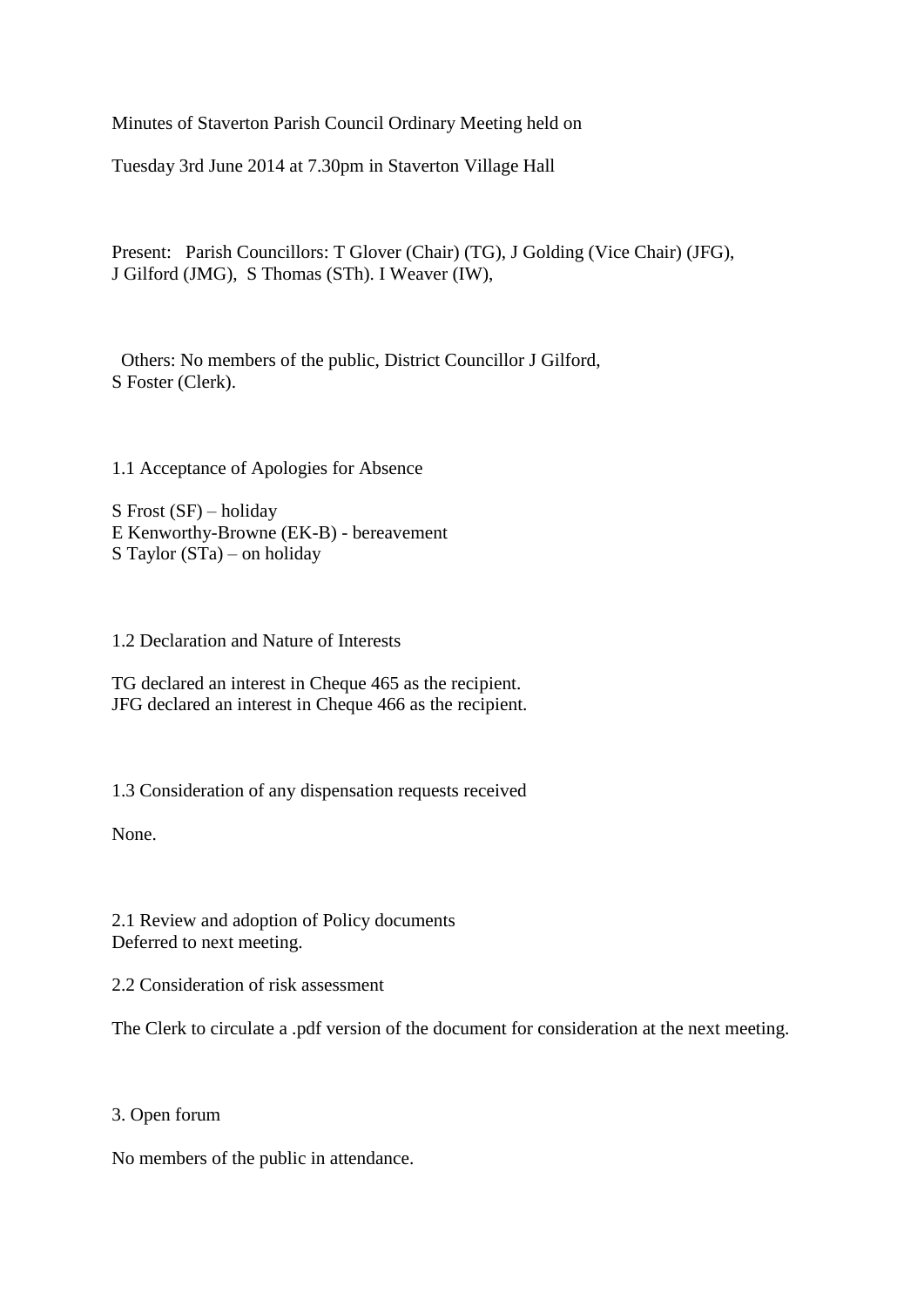4.1 To approve and sign the minutes of the ordinary meeting dated 6th May 2014

The minutes had been circulated. Amendments requested were:

Item 1.2: amend to read "JFG and IW offered to stand as Vice-Chairman. Paper ballot held between JFG and IW as proposed Vice-Chairman. Result was 5 for JFG, 2 for IW. Therefore, JFG appointed Vice-Chairman. JFG duly completed the Acceptance of Office, witnessed by the Clerk. A vote of thanks was given to IW.".

Item 5.1: amend to read "JFG reported that, he had emailed Roger Hayes for an update and in Roger Hayes' absence, he had received a response from Ann Holt stating that, in the event of an appeal, it would be dealt with by exchange of papers unless the inspector says otherwise. JFG undertook to remind the Mapping Team that the Parish Council had already asked for a hearing.".

Item 5.2: amend to read "The Clerk had been unable to progress the matter as she had been trying to contact Paul Adams at DDC. She should have been trying to contact Paul Evans regarding appointment of a bailiff. The Clerk was also asked to speak to Court Services with regards to serving a judgement to the wrong address giving the task the highest priority. JMG suggested as it was such a high priority the task be completed in time to be dealt with at the extraordinary meeting that was being held. All agreed.".

Item 5.3: amend to read: "JFG and EK-B updated the meeting. Following the April meeting, JFG had spoken to Nick Wedgbrow at NCC Rights of Way who advised that no works had yet been carried out by NCC and that he had had no contact with Mrs Nightingale. EK-B advised that the landowner adjacent to the Well Lane stile had been advised of an unsafe wall and so had undertaken some works, including the temporary removal of the stile and the raising up of the lower ground level. JFG confirmed this to be so. EK-B asked whether NCC could install the new gates instead of the landowner reinstating the old stile. JFG advised that the fence (stile) had not yet been removed and the wall had already been repaired. He confirmed that he had an email from Nick Wedgbrow (the Rights of Way Officer) dated 7th March which advised that the installation of all three kissing gates were then approved for imminent installation. JFG had advised Nick Wedgbrow of the new ground levels and in return had been told that the appropriate funding has since been approved by the NCC.".

Item 6.3: amend to read "JFG requested contact details of contractor.".

Item 6.5: add after "playing field" on the first line ", adjacent to Mike Hutt's bungalow, ".

Item 6.6: amend to read "District Councillor unable to report as currently under purda rules due to upcoming election."

Item 7.1: to add separate paragraph to read "TG reported that the Tree Warden wished to step down at the earliest opportunity. JFG asked why she had not been receiving hard copies of the planning applications as previously agreed. TG advised that a notice would be put on the notice board advertising the vacancy. JFG informed the Parish Council that he understood that the Tree Warden would continue until such time as a replacement was found and that we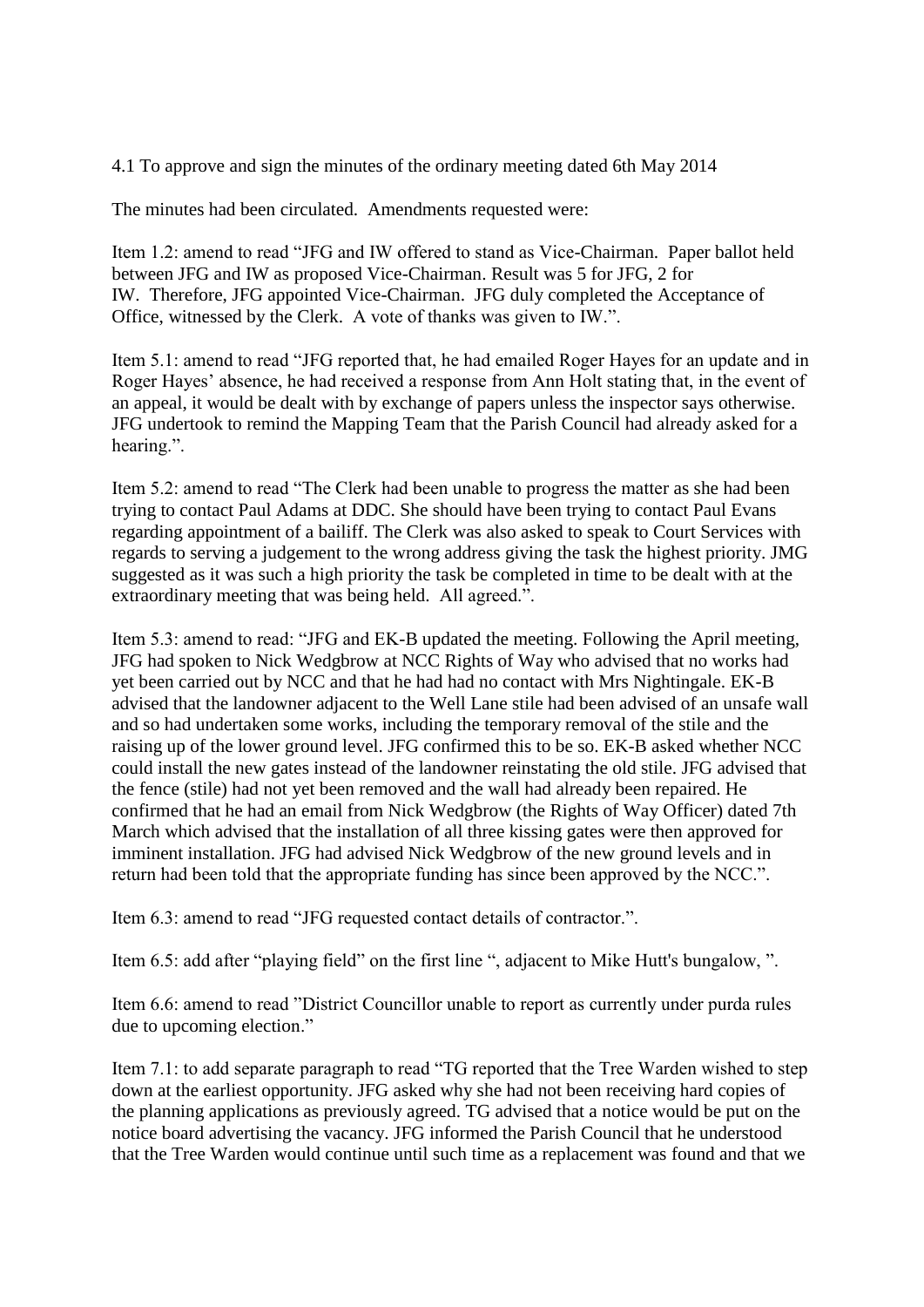should write a letter of thanks to the present Tree Warden (Sheila Milne) for her services to date. Agreed.".

Item 8.13 and 8.15 to read: JFG asked which notice board was envisaged for the posters at 8.13 & 8.15 as we had had issues with this a few months ago. He reminded Councilor's that the Parish Council notice board was for Parish Council business only. This was confirmed by JMG (a former Clerk to the Parish Council) and a member of the public (a former Chairman to the Parish Council). Plenty of space was available on the reverse of this board or on either side of the community notice board in Braunston Lane.".

Item 11.4: Amend to read: "Discussion took place. TG and JFG will undertake the necessary works.".

Proposal: to make the above amendments and accept the minutes as a true and accurate record of the meeting.

Proposed by JMG, seconded by JFG. All in favour. Carried.

The Clerk to circulate amended copy.

4.2 To approve and sign the minutes of the extraordinary meeting dated 20th May 2014

The minutes had been circulated. Amendment requested:

Item 6: Proposal to read: "To adopt the Financial Regulations document incorporating recommendations of the insurance company following a meeting of the Clerk and Financial Representative.".

Proposal: to make the above alteration and accept the minutes as a true and accurate record of the meeting.

Proposed by STh, seconded by IW. 4 in favour. 1 abstained. Carried.

5.1 Matters arising from previous meetings

5.1 Modification Order of The Loop, Staverton

JFG reported that he had not yet emailed NCC following the last meeting but would do so within the next few days.

#### 5.2 Recovery of debt

The Clerk has received details of the bailiff company used by Daventry District Council and had contacted them for a quote.

The Clerk had contacted Court Services and received two forms for completion at a cost of £50 for extending the life of the claim. This would allow the address for serving of the judgement to be corrected. Discussion took place and it was noted that the Parish Council has a duty to recover the monies as they are public funds.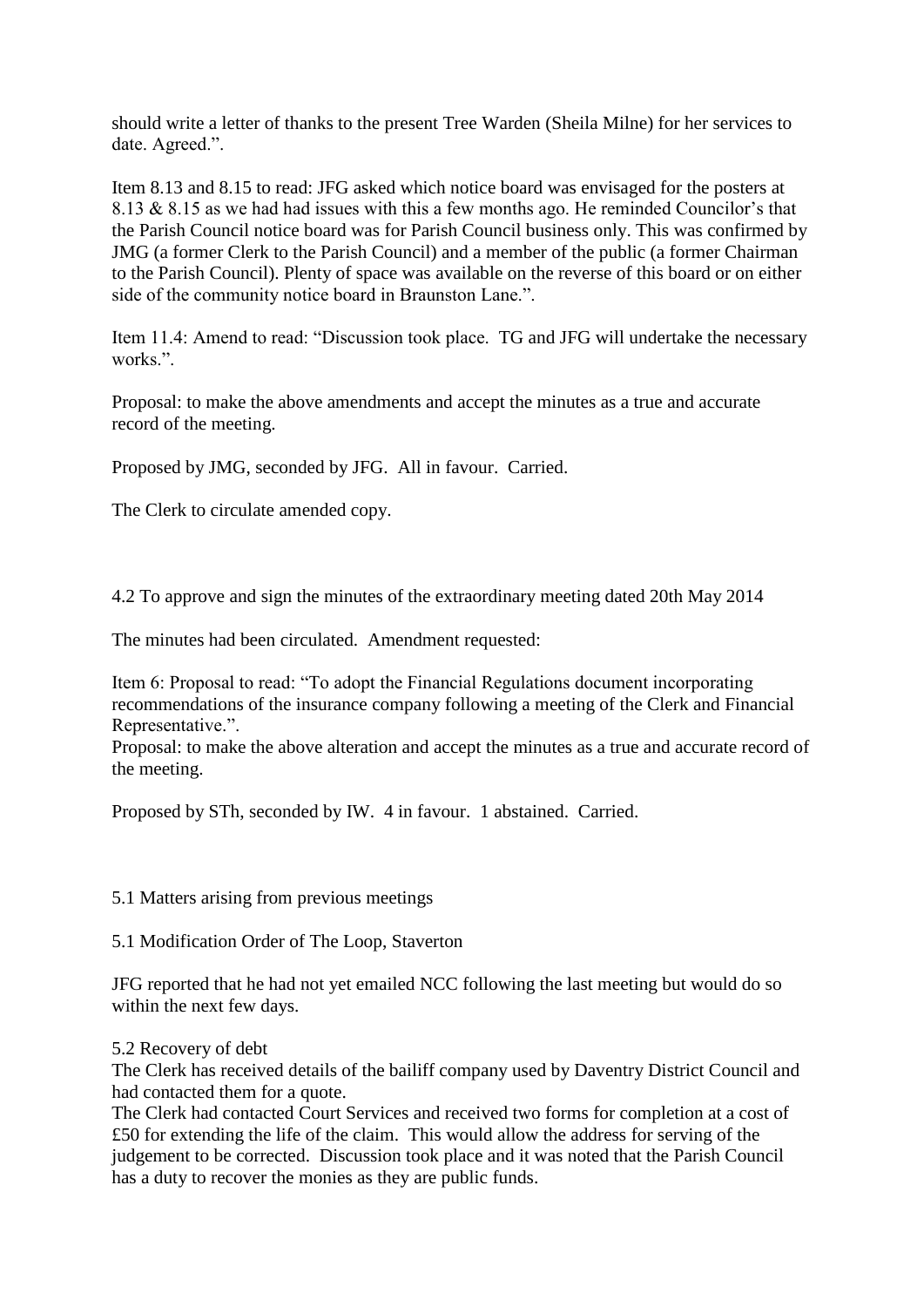Proposal: to give the matter the highest priority and to proceed on the basis of completing the Court forms at a cost of £50 and to instruct the bailiff to recover the funds if the quote received is no more than £200 (exc VAT). Proposed by JFG, seconded by STh. All in favour. Carried.

5.3 Update on proposed kissing gates on footpath FD8/17

JFG had received no response from NCC. TG circulated photographs of the area. The wall to the Wakeford's property has been rebuilt and, as yet, no gate is in place, leaving the pathway completely open.

4. Consideration of changing street lighting maintenance contractor and mercury street lighting

The Clerk to provide contact details and any papers to JFG.

5.5 Consideration of repairs to Braunston Lane notice board

JFG and TG had carried out repairs. A new backing sheet and padlock are to be obtained.

5.6 Consider request from parishioner to purchase commemoration bench

TG reported that the family had a preference that the bench be placed by the bus stop near the Staverton Park Hotel. It was noted that this area would come under the responsibility of NCC Highways Department. Discussion took place regarding where within the village confines the Parish Council might be more suitable.

Proposal: to consider the green area outside 5 Daventry Road as a suitable site.

Proposed by TG, seconded by IW. All in favour. Carried.

TG to contact NCC to see whether they would be amenable to the site suggested by the family.

TG to contact the family with regards to siting outside 5 Daventry Road and to ask them to consider a metal frame/wooden slat bench.

### 5.7 Report on mole catching

JFG had purchased mole traps. Two more moles had been caught and the traps removed. They had now been reset but if there is no evidence of any moles within the next few days, the traps will be removed again.

6. Representative's Reports

6.1 Footpath representative

JFG had had no response from NCC regarding footpath FD13.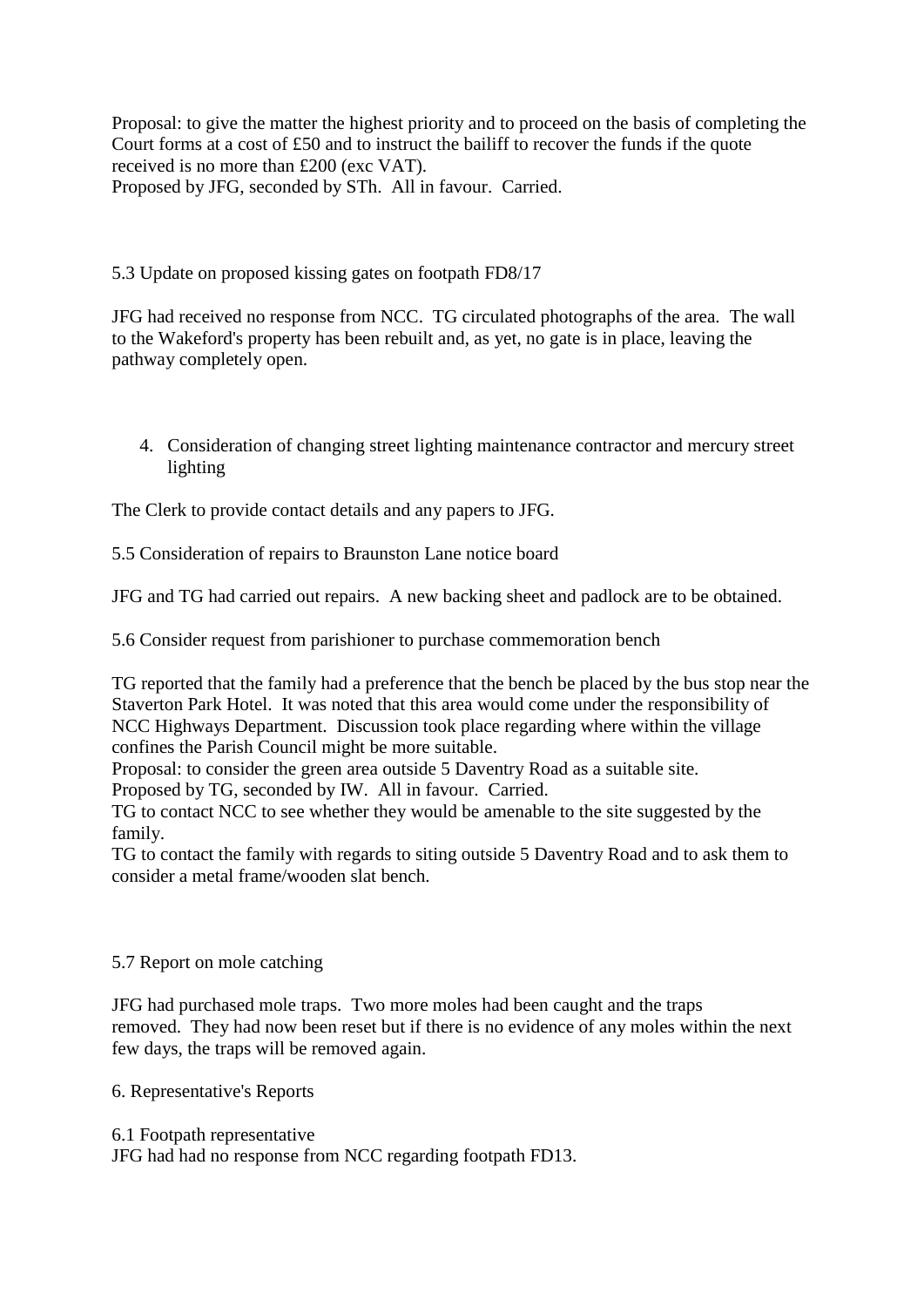## 6.2 Highway representative

Nothing to report.

6.3 Street Lighting representative

All street lights are currently working.

### 6.4 Grass Cutting representative

The grass had been cut although, because of a delay due to staff shortages, it had been very long. Another cut is now due.

It was noted that many of the footpaths have weeds growing. DDC will be contacted as it is their area of responsibility and TG will investigate weed killing licence costs.

### 6.5 Playing Field representative

A new child's swing and normal swing seat are now in place. TG has investigated the cost of replacing the bearings. They cost @£100 per pair and four pairs would be required. The inspection report only notes that the frames need painting.

JMG stated that the playing field is a very good facility.

JFG has yet to reset the see-saw mats.

Discussion took place re the details on the noticeboard being out of date. JFG will provide the Clerk with details in order to get a quote from Amber Signs. It was generally agreed that an email address be added for reporting non-urgent matters to the Parish Council.

### 6.6 District & County Councillors

It was reported that B Patchett has been re-elected. There is nothing on district business to report as the AGM has not yet been held.

Discussion took place regarding the new Individual Electoral Registration process which is being introduced this month. It was noted that all newcomers onto the electoral roll and those moving house will now need to ensure that they are on the register.

### 6.7 Parish Website

TG reported that he is trying to put a counter on the website to gather statistical information.

7.1 Planning Applications - Full Plans available 15 minutes prior to meeting

Planning no. Description Location Comment None

7.2 Planning Appeals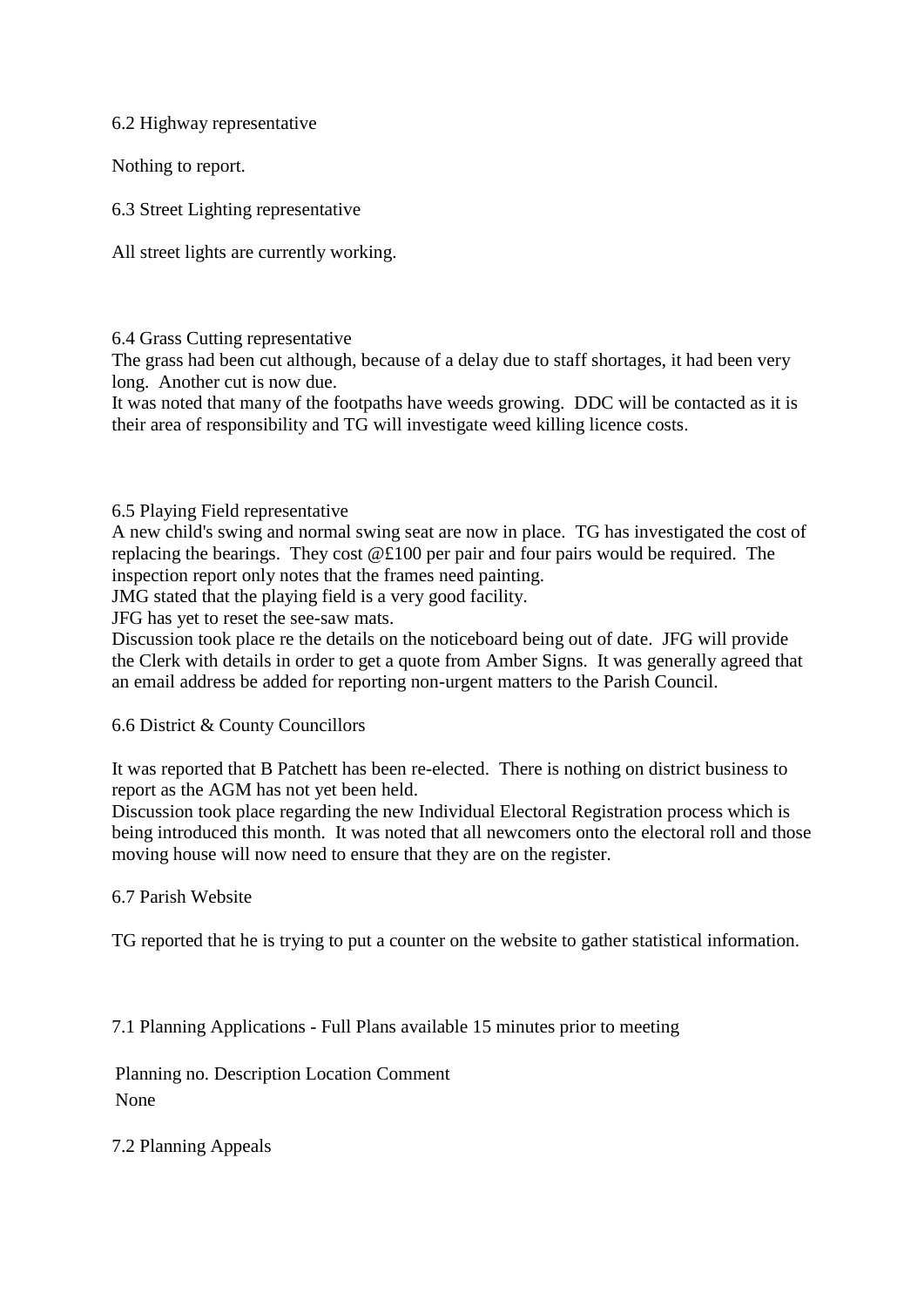Planning no Description Location Decision None

## 7.3 Planning Applications - Decisions

Planning no Description Location Decision None

7.4 Planning – Non-material Amendment and Permitted Development Applications to DDC

Planning no Description Location Decision None

## 8. Clerk's Correspondence

| 8.1 | <b>DDC</b>                        | Changes to register of electors                                                             | Noted                                             |
|-----|-----------------------------------|---------------------------------------------------------------------------------------------|---------------------------------------------------|
| 8.2 | Clerks $\&$<br>Councils<br>Direct | Magazine                                                                                    | Noted                                             |
| 8.3 | <b>HMRC</b>                       | <b>PAYE</b> Notice                                                                          | Noted                                             |
|     | 8.4 NCC                           | Empowering Councillors Grant 2014-2015                                                      | For further consideration.                        |
|     | 8.5 DDC                           | Planning Training Notes (by email)                                                          | Noted                                             |
|     | 8.6 DDC                           | Briefing on 5 year land supply and update<br>on other policy matters (by email)             | Noted                                             |
| 8.7 | <b>DDC</b>                        | Daventry Calling Magazine (by email)                                                        | Noted                                             |
| 8.8 | <b>HSBC</b>                       | <b>Statement</b>                                                                            | Noted                                             |
| 8.9 | <b>DDC</b>                        | How does being in a Conservation Area<br>Affect Permitted Development Rights (by)<br>email) | Noted                                             |
|     | 8.10 DDC                          | Parish & Town Councils' Meeting -<br>Questions to be raised                                 | No questions put<br>forward. No-one to<br>attend. |

9. Subsequent Correspondence

None.

# 10. Financial Report

10.1 Accounts for Payment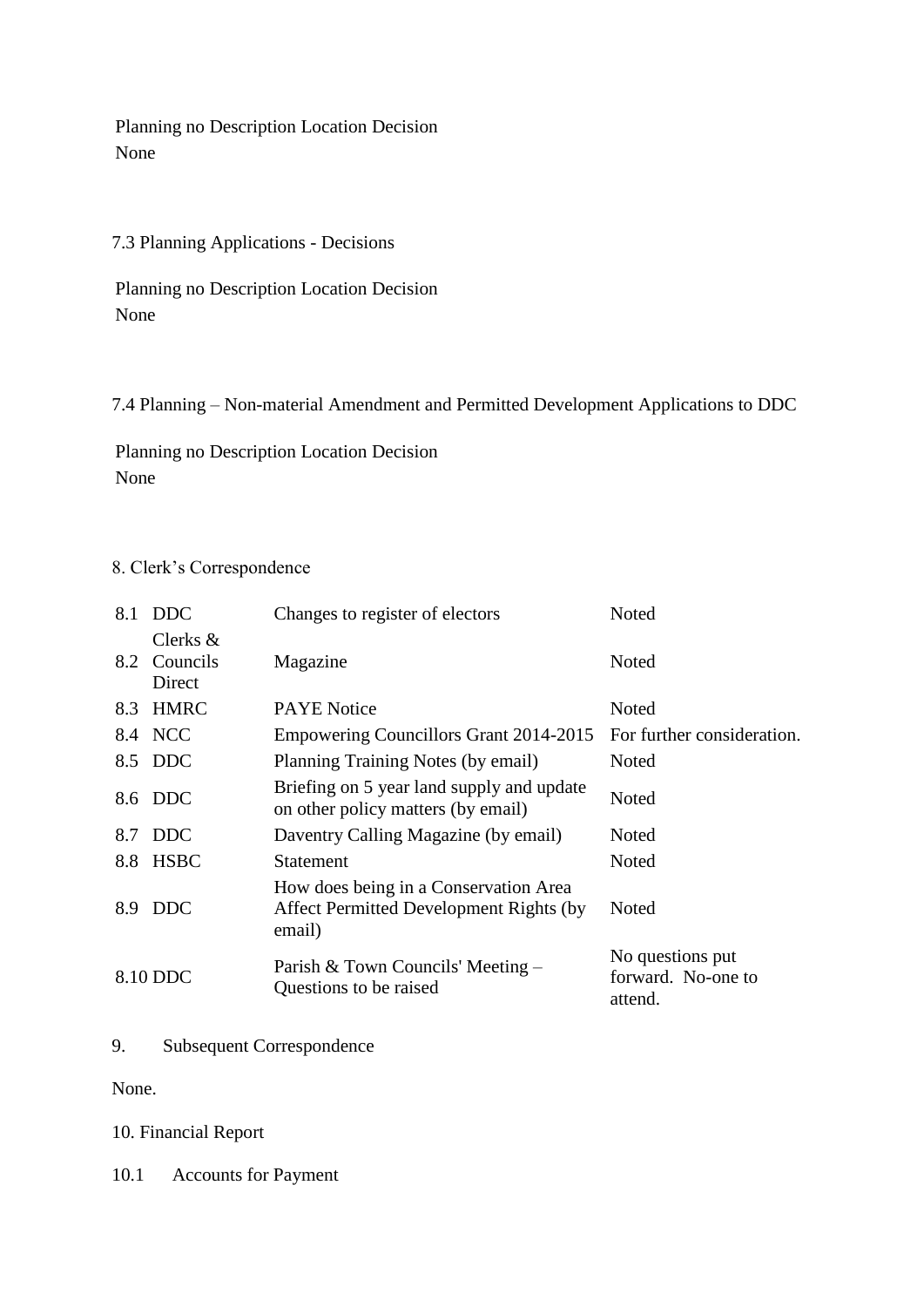| Cheque Payee |              | Details                   | Amount<br>(GBP) | Authority  |        |                         |
|--------------|--------------|---------------------------|-----------------|------------|--------|-------------------------|
|              |              |                           | Cost            | <b>VAT</b> | Total  |                         |
| 462          | S Foster     | Salary                    | 226.58          | 0.00       | 226.58 | LGA 1972<br>s112        |
| 463          | S Foster     | Expenses                  | 28.63           | 0.00       | 28.63  | <b>LGA 1972</b><br>s112 |
| 464          | J Golding    | Purchase of mole<br>traps | 20.00           | 0.00       | 20.00  | LGA 1972<br>s112        |
| 465          | T Glover     | Playground<br>materials   | 103.00          | 20.60      | 123.60 | LGA 1972<br>s226        |
| 466          | N<br>Freeman | Mowing                    | 280.OO          | 0.00       | 280.00 | LGA 1972<br>s214        |
| 467          | <b>NCALC</b> | Training                  | 29.00           | 0.00       | 29.00  | LGA 1972<br>s112        |
| 468          | <b>SLCC</b>  | Membership                | 50.5O           | 0.00       | 50.50  | <b>LGA 1972</b><br>s112 |
| 469          | <b>HMRC</b>  | <b>PAYE</b>               | 44.OO           | 0.00       | 44.OO  | LGA 1972<br>s112        |

JMG queried the value of the SLCC membership. Discussion took place. Proposed: to retain SLCC membership. The Clerk to report back following Clerks' Cuppa events.

Proposed by IW, seconded by TG. 4 for. 1 against. Carried.

JMG and the Clerk reported that Cheque 469 relates to unpaid PAYE due to a discrepancy in timing between the HMRC RTI system in relation to the Parish Council meeting dates when the Clerk entered the RTI information. The Clerk will credit £44 to the Parish Council and will be reimbursed by HMRC in due course.

Proposal: to authorise payment of the above cheques. Proposed by IW, seconded by JMG. 3 in favour. 2 abstained. Carried.

10.2 Income received

- £ 0.04 HSBC Interest
- £4,284.50 DDC ½ year precept
- £ 237.25 Barn Deposit
- £ 237.25 Barn quarterly payment

10.3 Bank account balances as at 28.05.14 HSBC Business £ 9,936.17